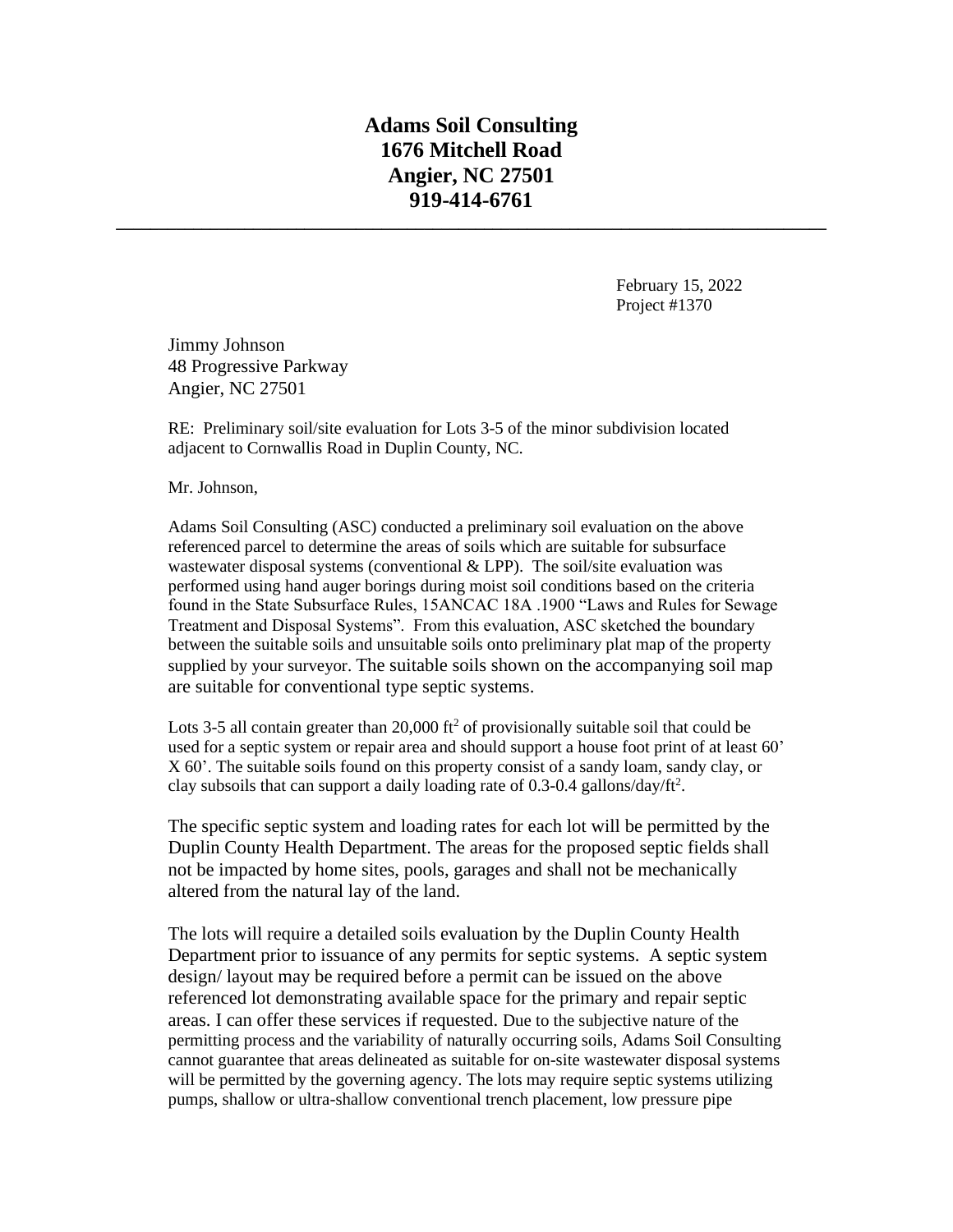system, and/or reductions system for final approval. The accompanying soil map is preliminary in nature, no further assumptions or subdivision should be made without a more detailed evaluation.

Thank you for allowing me to perform this service for you. Please let me know if you have any questions regarding this report or the accompanying soil map.

Sincerely,

 $\frac{1}{\sqrt{2}}$ 

Alex Adams NC Licensed Soil Scientist #1247 Encl: Soil Map